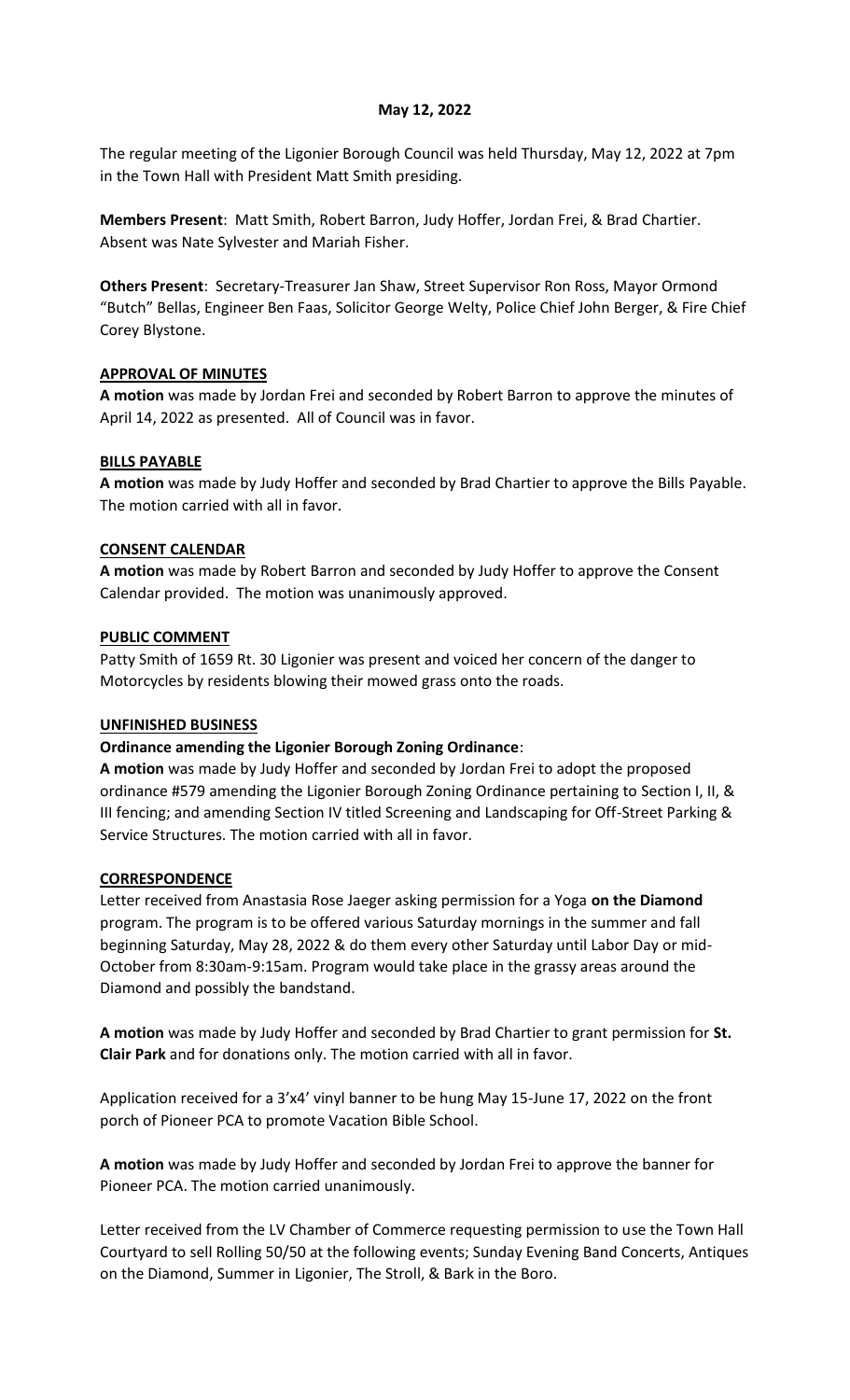**Request was tabled** until Ordinances checked for any stipulations regarding Games of Chance.

Letter received from the LV Chamber requesting permission to use the Bandstand & Diamond Park as well as close the Diamond and the one block East & West Main Streets & North and South Market Streets for the Stroll August 5, 2022 from 5pm-9pm. Also requested is to bag the meters on the Diamond & one block East & West Main Streets, North & South Market Streets for the classic cars from 1pm-9pm and for merchants to have side walk sales.

**A motion** was made by Jordan Frei and seconded by Brad Chartier to approve the request. All of Council was in favor.

## **COMMITTEE REPORTS PARKS & RECREATION**

In absence of Parks & Recreation chair Mariah Fisher, Matt Smith reported that the Parks & Recreation Committee recommend The Platform Group for the design portion of Friendship Park Phase II for the Skate Park, Tennis Courts & Multi-Use Courts.

Council decided to table until price is confirmed.

## **TOWN HALL**

Chair, Judy Hoffer reported receiving notice that the elevator is in need of an oil change as it has apparently been 10 years.

## **PUBLIC WORKS**

Robert Barron, Chairman of Public Works reported receiving requests for a stop sign at Grant Street & 30.

**A motion** was made by Robert Barron and seconded by Brad Chartier to install a temporary stop sign at Grant Street & Rte. 30 for 60 days. The motion carried with all in favor.

## **PUBLIC SAFETY**

Chairman Jordan Frei reported that work continues on the Fire Services Agreement.

**FINANCE**

Nothing to report.

## **PLANNING / PERSONNEL**

## **Executive Session:**

An executive session was called at 7:18pm for personnel reasons. Council returned from executive session at 7:34pm.

## **NEW BUSINESS**

## **Planning Commission Appointment**:

**A motion** was made by Jordan Frei and seconded by Robert Barron to **appoint Tracey Pelesky** for the vacant position serving on the Planning Commission. The motion carried unanimously.

# **Resolution for Health Reimbursement**:

Under advisement of Ligonier Borough's insurance company the Borough needs to change the company providing the debit card for the employees' health insurance reimbursements for prescriptions and medical expenses to the Harrison Group.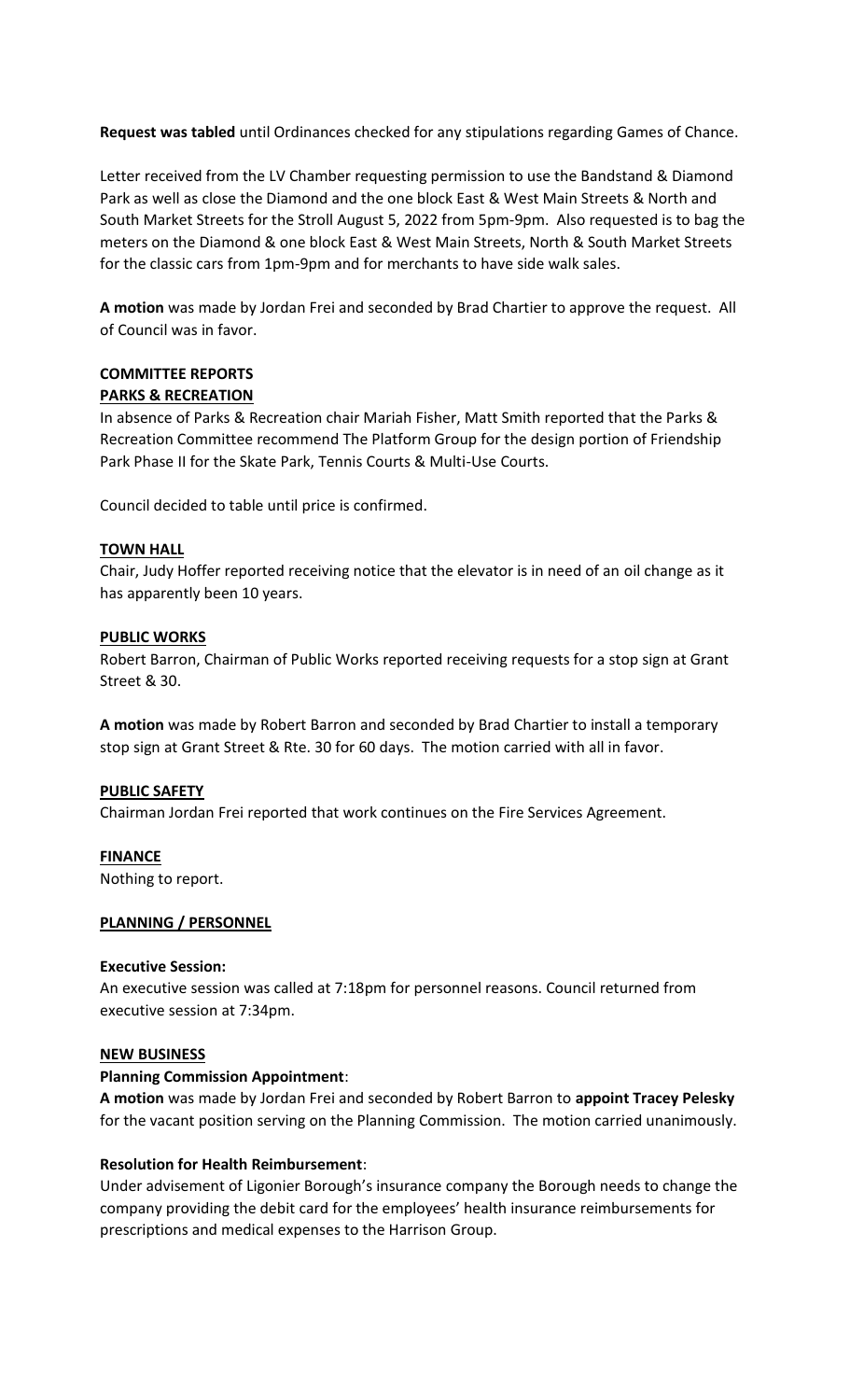**A motion** was made by Judy Hoffer and seconded by Jordan Frei to approve the Summary of Plan Description for the employees' new Health Reimbursement card. The motion carried with all in favor.

**A motion** was made by Judy Hoffer and seconded by Brad Chartier to appoint Jan Shaw as administrator. The motion carried unanimously with all in favor.

**A motion** was made by Judy Hoffer and seconded by Jordan Frei to approve the Resolution for the Plan. All were in favor.

## **ADDITONAL PUBLIC COMMENT**

Secretary-Treasurer Jan Shaw noted that at last month's meeting Gregory Smith was present inquiring whether a plaque could be placed in Municipal Lot A for the former Dickinson School. Smith was given approval to proceed to acquire the funds for such. Mr. Smith is now asking if the Borough could hold any donations he raises for such a project.

Council decided to table the topic until further thought out.

#### **COMMENDATIONS & COMMENTS from OFFICERS and DEPARTMENTS**

Solicitor asked for an executive session at the end of the meeting.

Street Supervisor Ron Ross stated that the recent Dumpster Days went very well with 55 people taking advantage of the program. The Borough will hold another Dumpster Days next spring.

Ross gave an update on the detour for the gas line replacement project. It was reported that South Market Street work should be finished tomorrow and therefore ending the detour on West Main. The next gas line replacement project will take place on North Market Street from the Diamond to where Wellington used to come up by the YMCA; Church Street from North Market to Graham; Pine Alley and go up North Graham.

Fire Chief Corey Blystone welcomed all fire members present and thanked them for their countless hours and support. Blystone read from a prepared statement to make it clear; Council is aware of the concern over the lack of progress on the Fire Service Agreement. Lack of Council financial support to the Capital Funds Campaign is the future of the fire department.

President Matt Smith agreed and thanked all fire department members present for all that they do and responded that the committee is working on it and that progress is being made quickly.

EADS Engineer Ben Faas reported receiving the letter of credit for the recently completed work on Burd Alley.

Karl Horman, Zoning /Code Enforcement Officer reported receiving phone calls regarding electrical cords charging electrical hybrid vehicles with electrical cords crossing the sidewalks. Horman added that it is a requirement that any obstruction across the sidewalk must be protected with a pedestrian crossway. Horman asked everyone to keep this mind and stated that the issue will be addressed as needed.

Police Chief John Berger asked everyone to keep in mind that officers cannot issue citations during the 60 day probation for the stop sign at Grant Street & Rte. 30 but can issue a warning.

President Matt Smith asked Chief Berger to have officers patrol the baseball field area during baseball games as people are parking along the fence making it a one way street and others cannot get in and out.